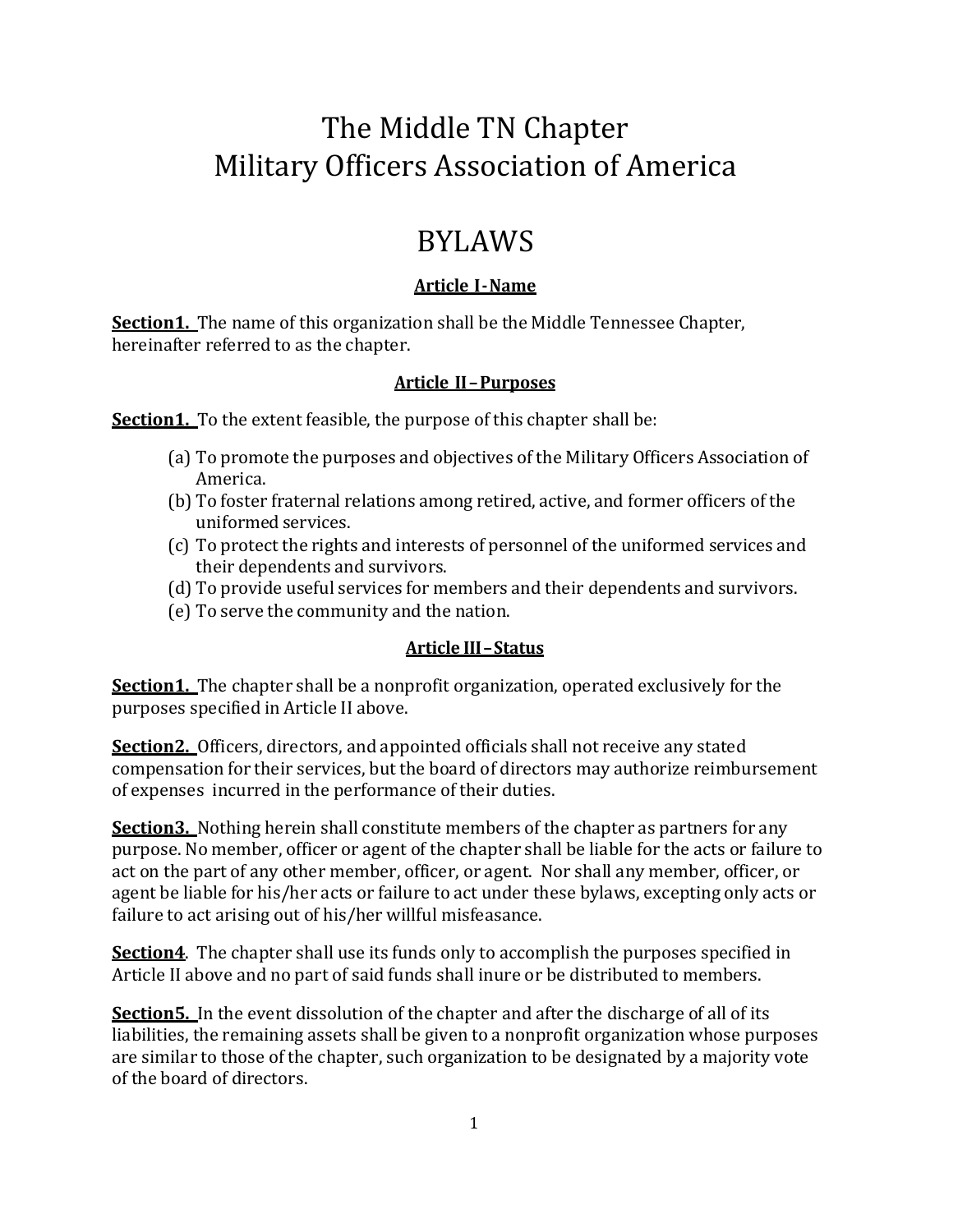## **Article IV– Membership**

**Section1.** The membership of the chapter shall be comprised of:

- (a) Men and women who are or have been commissioned or warrant officers of the seven U. S. uniformed services (Army, Navy, Air Force, Marine Corps, Coast Guard, National Oceanic and Atmospheric Administration, and Public Health Service) or the reserve or other components of those services.
- (b) Surviving spouses of any deceased individuals, who would, if living, be eligible for membership.

**Section 2.** Subject to the provisions of Section 1 above, membership shall be of three classes:

- (a) Regular Members
	- 1. Officers who are on the retired lists, whether drawing retired pay or not.
	- 2. Officers who are not retired.
	- 3. Former officers who were separated under conditions acceptable to the board of directors.
- (b) Surviving Spouse members- Surviving spouses of any deceased individuals who would, if living, be eligible for membership.
- (c) Honorary members discussed in Section 3 below.

**Section3.** The board of directors may grant honorary membership to certain individuals in recognition of their services to the nation, the military community or the chapter. Normally, an individual eligible for regular or auxiliary membership is not eligible for honorary membership. However, if he/she holds an elective or appointed office at the national, state, or local level, he/she may be granted honorary membership during his/her tenure of office. The board of directors may also grant honorary membership to certain foreign officers. Honorary membership shall not convey any voting rights and shall not entail any requirements for the payment of dues.

**Section4.** Applications for regular or auxiliary membership shall be submitted in writing to the board of directors. Recommendations for honorary membership shall be submitted to the board by regular or auxiliary members. The board of directors shall be empowered to accept or reject any application or recommendation for membership.

**Section5.** The board of directors may drop any member for good and sufficient cause, after said member has been given an opportunity to be heard.

**Section6.** Regular and auxiliary members are encouraged to hold and maintain membership in the national organization of the Military Officers Association of America.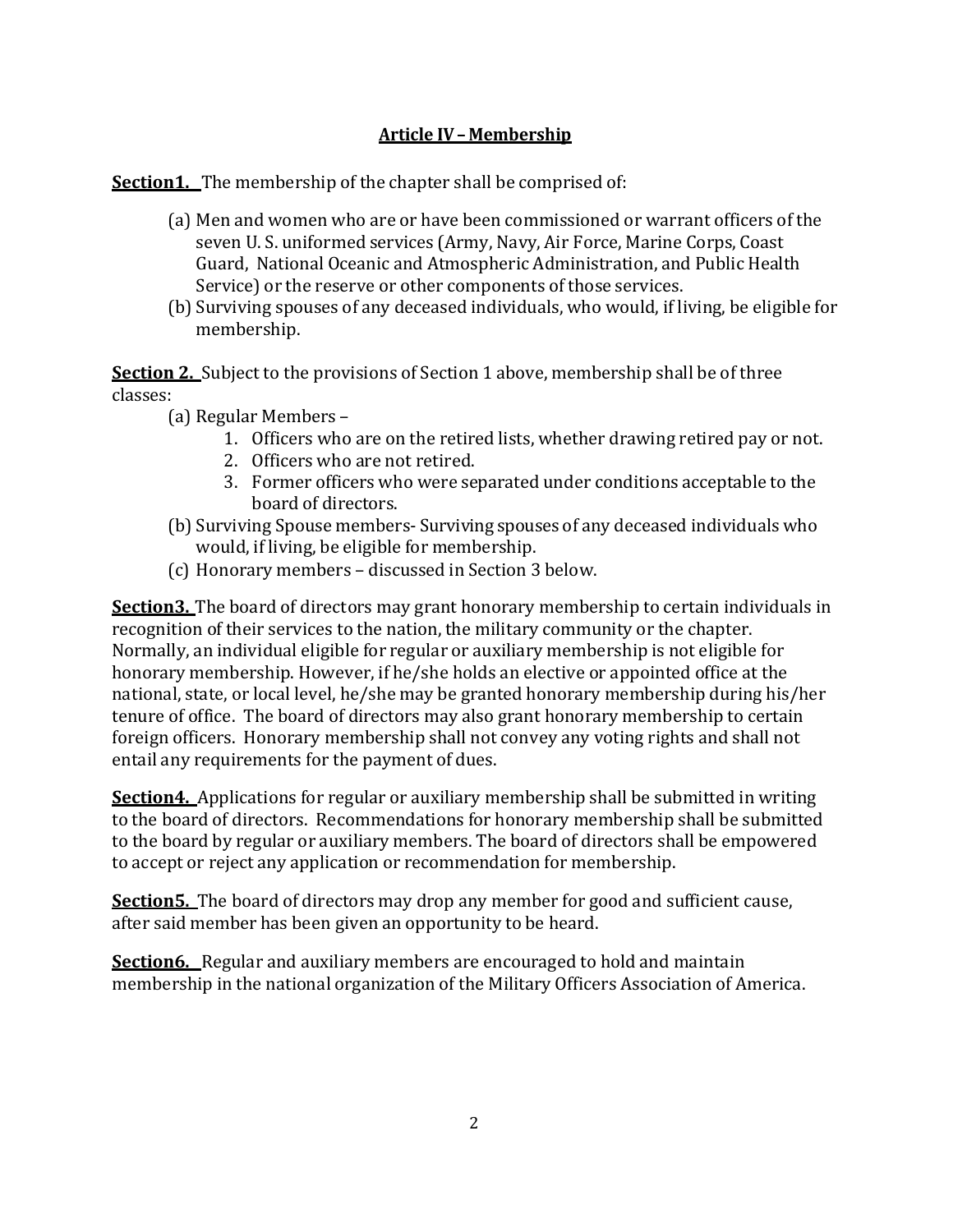## **Article V–Voting**

**Section1.** Except as otherwise provided in these bylaws, all questions coming before the membership shall be decided by a majority vote.

**Section2.** Only regular members in good standing, actually present at a meeting of the chapter, shall be entitled to vote.

**Section3.** Proxy voting shall not be permitted at any meeting of the chapter.

# **ArticleVI–Dues**

Section1. The annual dues for each member, for the next calendar vear, shall be determined by the membership at any regular monthly meeting, after receiving the board of directors' recommendation in the matter.

**Section2.** The annual dues for a calendar year shall become due on 1 January of that year and statements for dues shall be mailed by the secretary no earlier than 1 November of the preceding year.

**Section3.** Any member who fails to pay his/her dues from the time that they become due shall be notified by the secretary of his/her delinquency. If the member fails to make payment within the next ninety days, the board of directors may, without further notice and without hearing, drop said member from the roll. He/she shall thereupon forfeit all rights and privileges of membership.

**Section4.** Any member who has been dropped for non-payment of dues may be reinstated upon reapplication for membership and payment of annual dues for the current year.

# **ArticleVII – Meetings**

**Section1.** There shall be an annual meeting of the chapter designated for the receipt of annual reports, the election of officers and directors, and the transaction of other organizational business. Notice of this meeting shall be mailed to each member at his/her last recorded address at least 20 days in advance.

**Section2.** Regular meetings of the chapter shall be held on a monthly basis unless otherwise decided by the board of directors. Notice of such meeting shall be mailed to each member at his/her last recorded address at least 15 days in advance with information as to the subject or subjects to be considered.

**Section4.** Ten percent of the entire membership possessing voting rights shall constitute a quorum at any meeting of the chapter.

**Section5.** The rules contained in the current edition of Roberts Rules of Order, Newly Revised, shall govern the chapter in all cases to which they are applicable and in which they are not inconsistent with these bylaws or any special rules of order the chapter may adopt.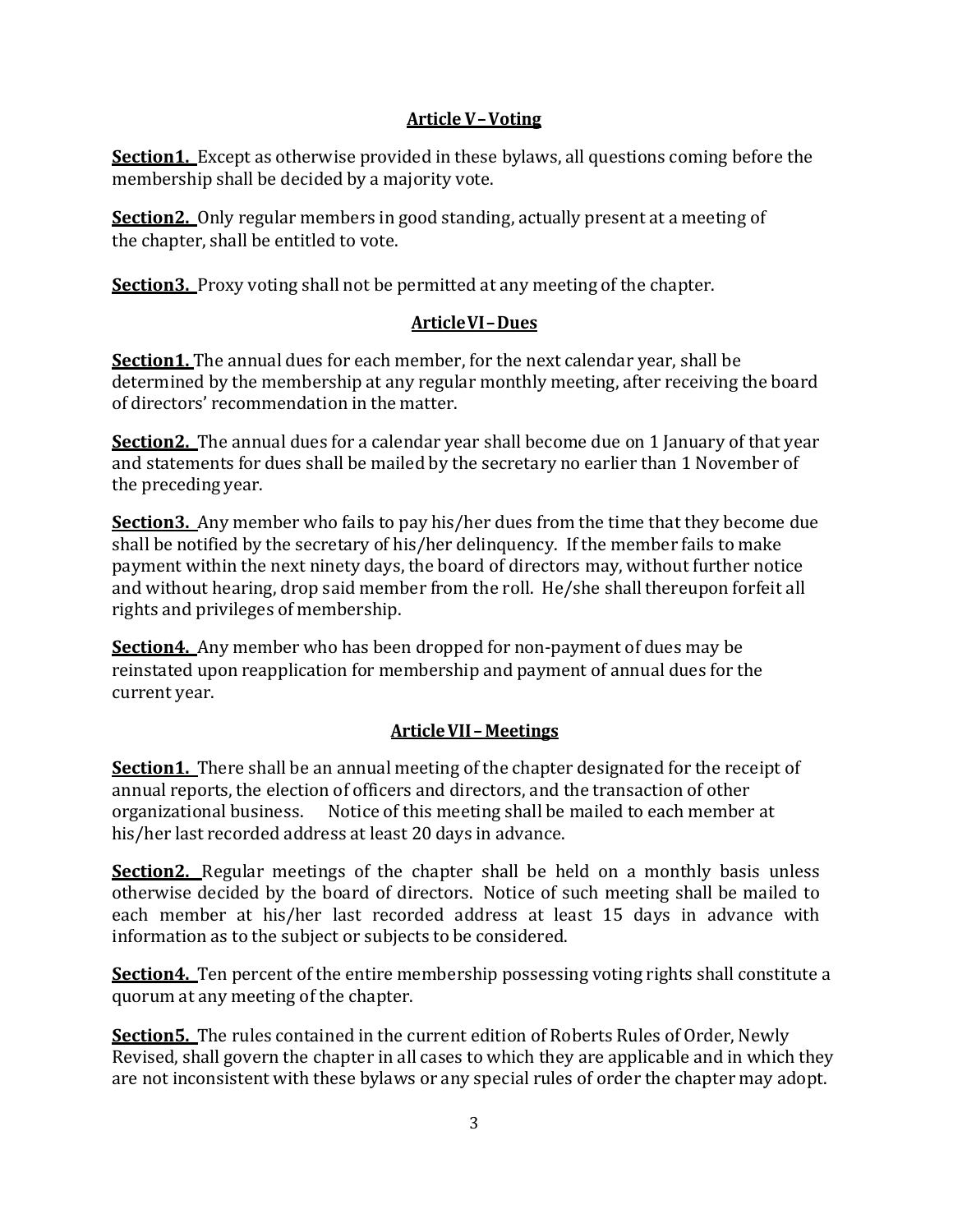## **ArticleVIII–Board of Directors**

**Section1.** The board of directors shall be composed of eleven directors from the membership at large.

**Section2.** Directors shall be elected for a three year term, and may subsequently be reelected to additional three year terms through the normal nominating committee process. Insofar as practical, terms of directors shall be staggered.

**Section3.** The board of directors shall have supervision, control, and direction of the affairs of the chapter; shall determine its policies or changes thereof within the limits of the bylaws; shall actively pursue its purposes and shall have discretion in the disbursement of its funds. It may adopt such rules and regulations for the conduct of its business as may be deemed advisable and may, in the execution of the powers granted, appoint such agents and make committee assignments as it may consider necessary.

**Section4.** The board of directors shall not be authorized to adopt resolutions or to establish positions in the name of the chapter.

**Section5.** The board shall meet on a scheduled monthly basis and can also be called to meet upon demand of a majority of its members. Notice of each meeting of the board of directors shall be provided to each member of the board.

**Section6.** Twenty-five percent of the entire board shall constitute a quorum present at any meeting of the board.

**Section7.** All questions coming before the board shall be decided by a majority, with each member of the board actually present being entitled to vote. Proxy voting will not be permitted.

## **ArticleIX–Officers**

**Section1.** The elected officers shall be a president, a first vice president, a second vice president, a secretary, a treasurer, and a surviving spouse liaison, each of whom shall be an elected member of the board as well as a regular member of the chapter. Officers shall be elected to a two year term. The following officers will normally serve a single two year term, but may serve a subsequent non- consecutive two year term: president, first VP and second VP. All other officers may be reelected to any number of two year terms through the normal nominating committee process. Unexpected vacancies of the president, first VP and second VP may be filled by board appointment regardless of any prior service by a potential appointee.

**Section2.** The nominating committee shall consist of the current president (as chairman), plus the first VP and the immediate past president. If any of these are unavailable to serve, a former president appointed by the board shall serve. If it is the current president who is unable to serve, the board will designate the nominating committee chairman. It is the duty of the nominating committee to identify prospective officers and directors, obtain their agreement to serve if elected, present the nominees to the board for approval and to the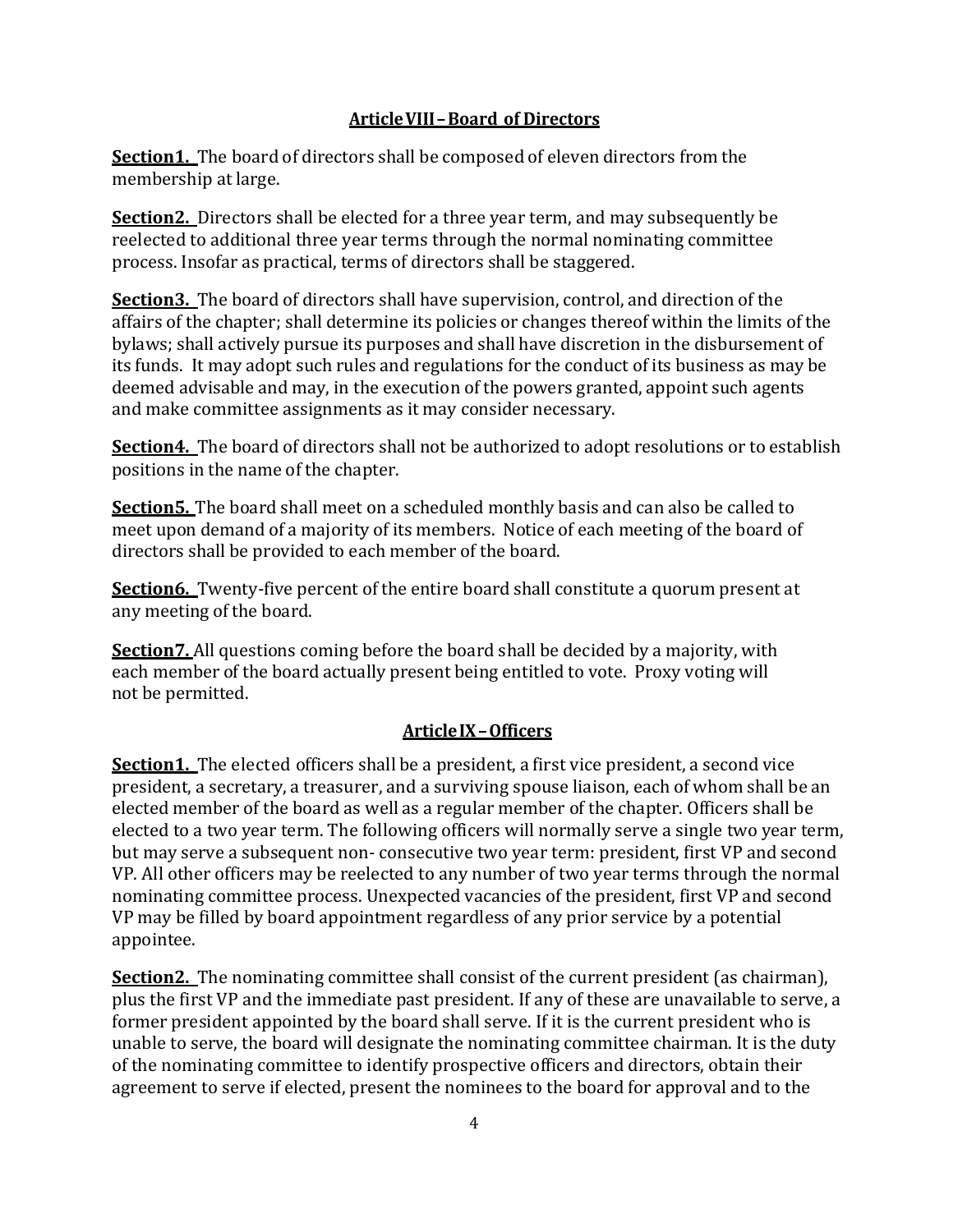membership for election.

**Section3.** The president shall be the chief elective officer of the chapter, shall preside at the meetings of the chapter and the board of directors and shall be a member ex-officio, with right to vote, at all committees except the nominating committee. The president shall also preside at the annual organizational meeting and at such other times as he/she may deem proper, communicate to the chapter or board of directors' information or proposals which in his/her opinion would in achieving the purposes of the chapter. Further, he/she shall perform such other duties as are necessarily incident to the office of the president.

**Section4.** In the event of the president's temporary disability or absence, the first vice president shall perform the duties of the president. In the event of the temporary disability or absence of both the president and first vice president, the second vice president shall perform the duties of the president. The vice presidents shall perform such other duties as the president may assign.

**Section5** The secretary shall perform timely written notification of all meetings of the chapter and of the board of directors, and shall maintain a record of all proceedings. He/she shall maintain the membership records and shall collect the member's annual dues. He/she shall prepare all such correspondence as may be required and shall maintain the chapter's correspondence files. He/she shall safeguard all important records and documents and valuable equipment belonging to the chapter. Further he/she shall perform such other duties as are commensurate with the office or as may be assigned by the board of directors or the president.

**Section6.** The treasurer shall maintain a record of all sums received and expended by the chapter and shall make such disbursements as are authorized by the chapter of the board of directors. He/she shall deposit all sums received in a financial institution approved by the board of directors and funds may be drawn there from only upon the signature of the treasurer or the assistant treasurer or the president; and he/she shall make a financial report at the annual meetings or when called upon by the president. The funds, books and vouchers in his/her hands shall at all times be subject to inspection and verification by the board of directors.

**Section7** An assistant secretary and an assistant treasurer shall be appointed by the president each year to act in the absence or disability of the secretary or the treasurer in performing the duties of those elected officers, to assist at any other time the secretary and treasurer in performing the duties of said officers, and to perform such other duties as may be assigned by the board of directors or the president. They shall not be members of the board of directors but may attend the meetings of the board.

### **ArticleX-Committees**

**Section1.** The president, subject to the approval of the board of directors, shall annually appoint such standing and special committees as may be required by the bylaws or as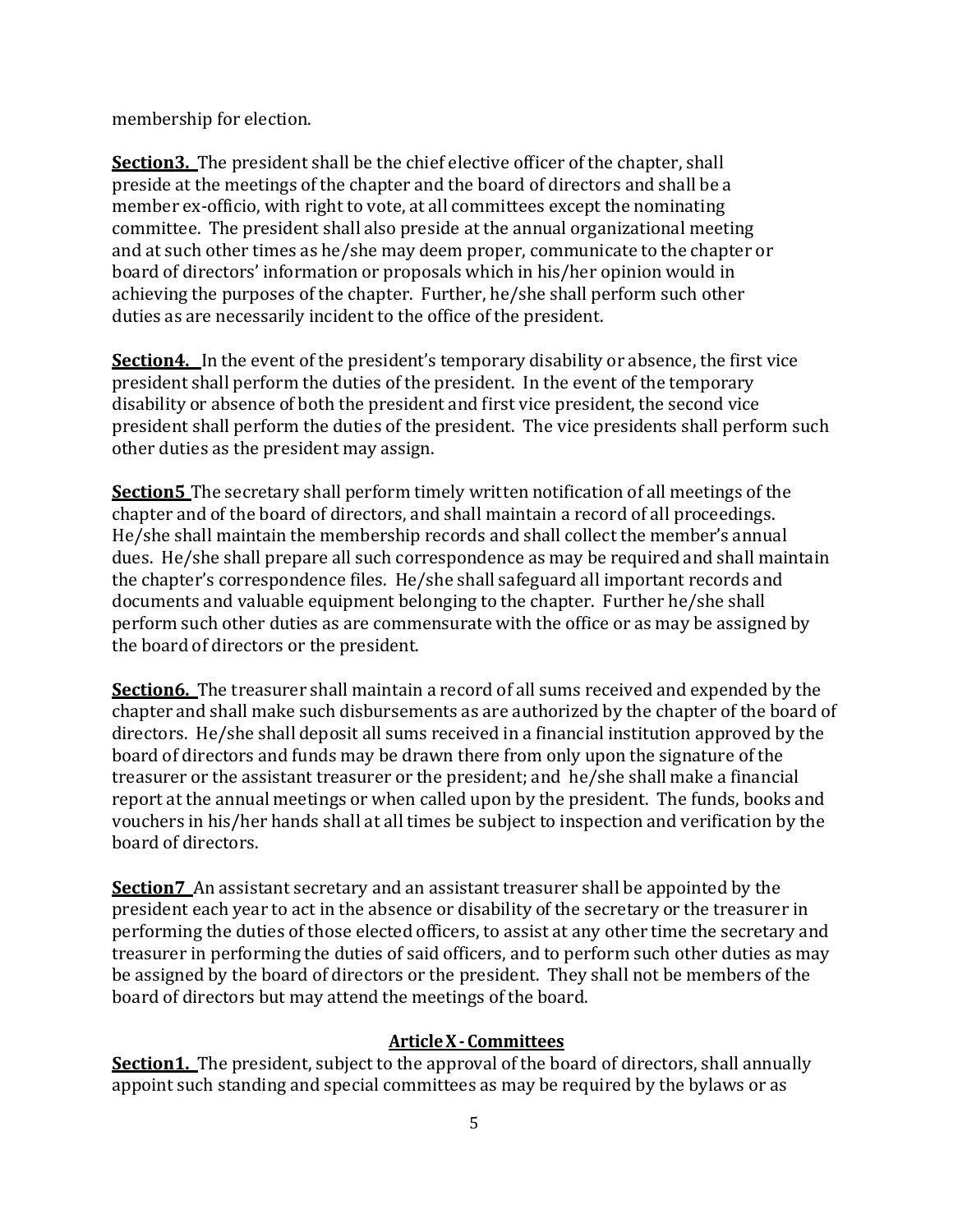he/she may find advisable.

# **Article XI –Amendments**

**Section 1.** These bylaws may be amended, repealed or altered, in whole or in part, by a two thirds vote at any duly organized meeting of the chapter, provided that a copy of any amendment proposed for consideration has been provided to each regular member at his last recorded address prior to the meeting.

## **ArticleXII – American Flag**

Section 1. The American Flag shall be displayed and honored at all meetings of the chapter.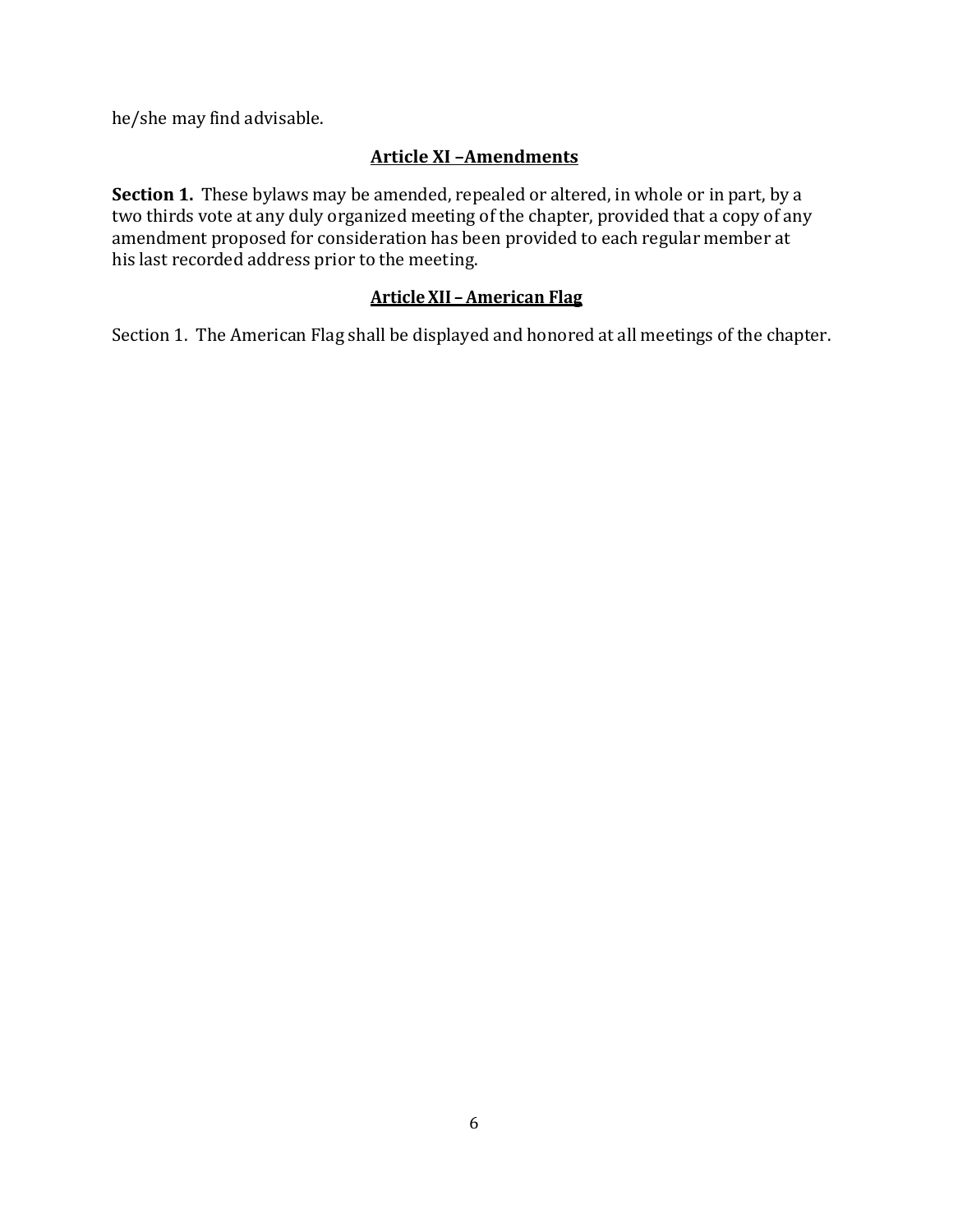#### **Originally Adopted February 4, 1992**

Lt. Col. Nels T. Moody, USAF Retired Secretary

#### - **Amended and Adopted November 19, 1993**

These resolutions were adopted by the board of directors at its meeting on September 1, 1993 and recommended for approval at the chapter meeting on November 19, 1993 with notice to members in the October "Officers' Call". This document included a resolution to set the annual membership fee at \$10.00 for regular members and at \$5.00 for auxiliary members for the upcoming year.

Lt. Col. Nels T. Moody, USAF Retired Secretary

### - **Amended and Adopted January 22, 2008**

These resolutions were adopted by the board of directors at its meeting on January 8, 2008 and recommended for approval at the chapter meeting on January 22, 2008 with notice to all members in the November and December Newsletter. This document included a resolution to set the annual dues for the calendar year 2008 at \$15.00 for regular members and \$5.00 for auxiliary members.

LCDR Gus Gustafson, USN Retired Secretary

### - **Amended and Adopted January 5, 2010**

The annual dues were set by the board of directors at its meeting on January 5, 2010 and recommended for approval at the chapter meeting on January 26, 2010 with notice to all members in the February Newsletter. The annual dues beginning with the calendar year 2010 were set at \$20.00 for regular members and \$5.00 for auxiliary members.

LCDR Gus Gustafson, USN Retired Secretary

### - **Amended and Adopted February 23, 2016**

These resolutions were adopted by the board of directors at its meeting on January 5, 2016 and recommended for approval at the chapter meeting on February 23, 2016 with notice to members by email and in the February 2016 Newsletter, and at the meeting on January 26, 2016.

COL Doug Minton, USA Retired Secretary

7

-